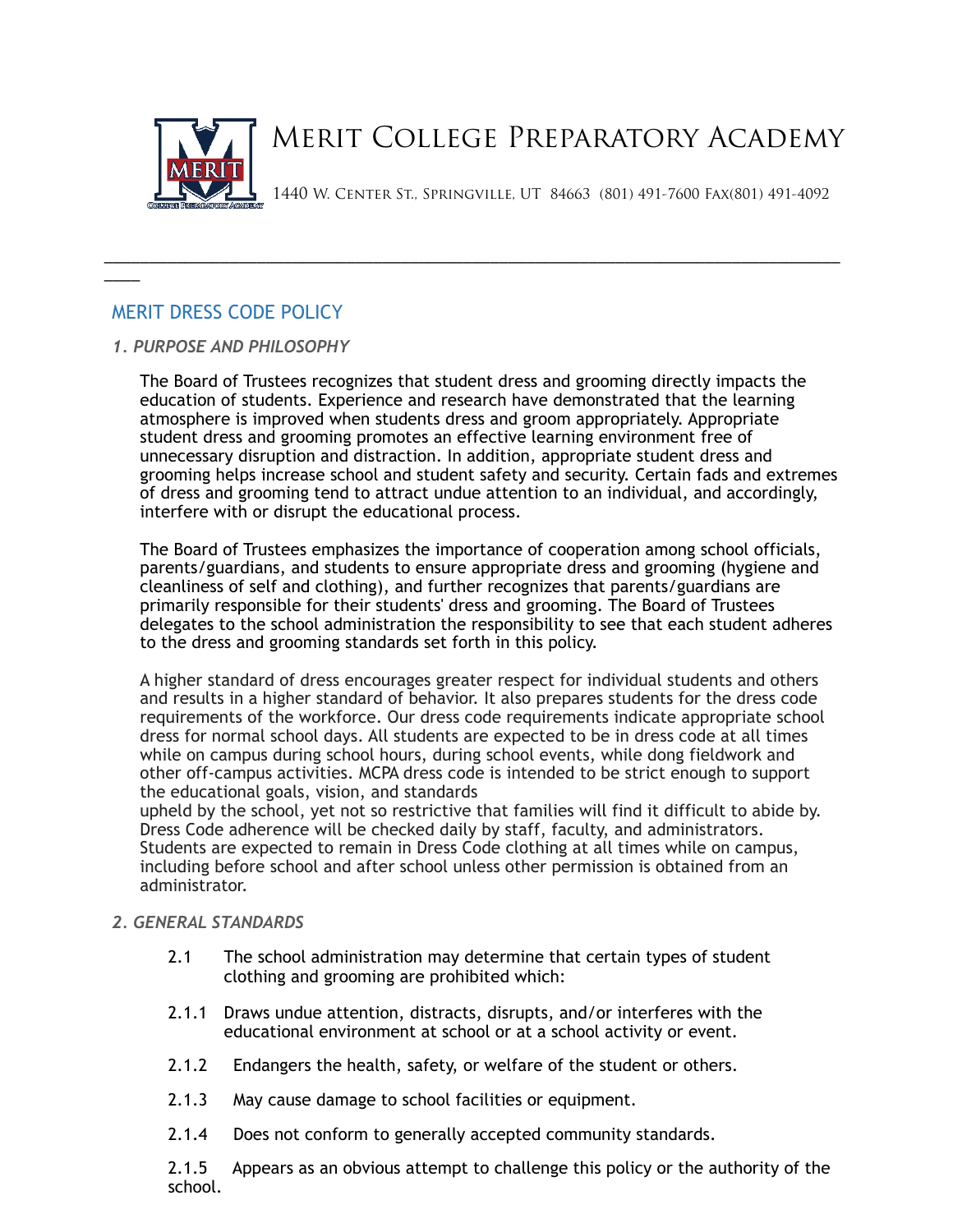2.2 Student dress and grooming must conform to the requirements of a special class or school activity or event which requires special dress or grooming and in which the student expects to participate.

# *3. SPECIFIC STANDARDS*

3.1 Shirts

3.1.1 Collared shirts, polo shirts, Henley style shirts, blouses and t-shirts are approved.

Sweaters, hoodies, and light jackets are permitted. The hood on jackets and hoodies are not to be worn up in the school.

- 3.1.2 Emblems are allowed. Words, symbols, or images that support or represent drugs or drug use, skulls, alcohol or alcohol use, gang references, swearing, and pornography are not allowed.
- 3.1.3 T-shirts and pull over sweatshirts are permitted.
- 3.1.4 Bare shoulders and midriffs are not allowed.
- 3.1.5 Sleeves are to be no shorter than a cap sleeve.
- 3.1.6 No skin can show under the shirt. Undershirts must be worn under low tops.
- 3.1.7 See through shirts are not permitted.

3.2 Pants, shorts and skirts

- 3.2.1 Approved pants include dress pants, slacks, cords, cargo style and blue jeans.
- 3.2.2 Pants, shorts and skirts are to be worn at the hip at all times.
- 3.2.3 Shorts, skirts are to be no shorter than 3 inches above the knee when worn without leggings.
- 3.2.4 If wearing leggings/exercise pants/lycra pants, the top/shirt/skirt must be fingertip length.
- 3.2.5 Colored denim is acceptable.
- 3.2.6 Sweats, track pants, warm ups, sports shorts, yoga pants, or pajama pants are not permitted.

3.2.7 Pants, skirts, dresses, and shorts must be hemmed at the bottom with no frays and frayed edges; no tears, and no holes are allowed in pants, shorts, dresses, or skirts

3.3 Shoes

3.3.1 Shoes are to be kept in overall good condition with no holes or rips. Flip flops are not permitted.

# 3.4 Ameritus Dress

3.4.1 Ameritus Dress is usually held in conjunction with Ameritus Assemblies

 3.4.2 Ameritus Dress is Business Professional for all students and staff: slacks, suit, dress, skirt, blouse, button up shirt, tie, dress shoes.

3.4.3 No jeans. No athletic shoes.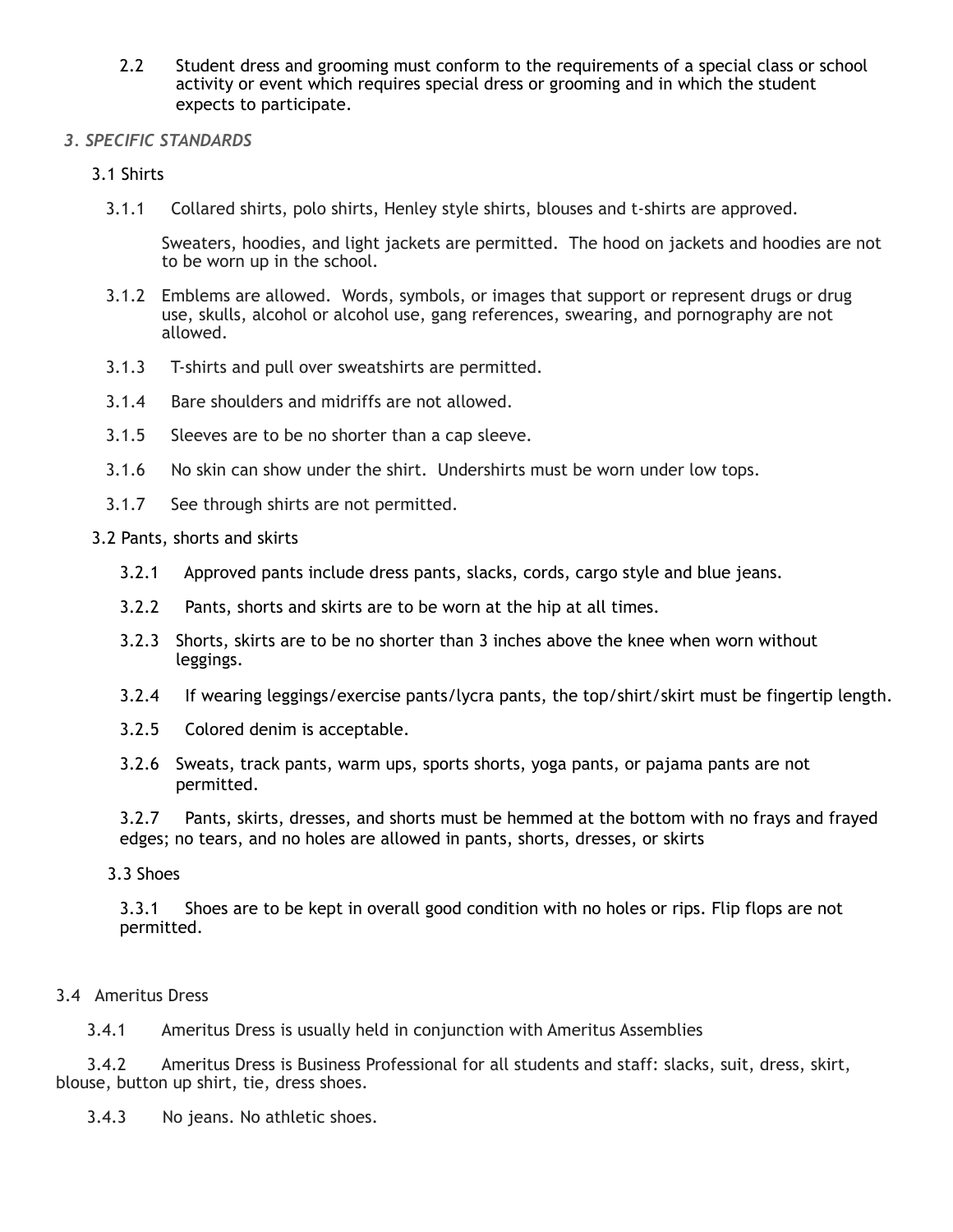- 3.5 Formal Wear Events Homecoming, Prom and Sweetheart's Dance
	- 3.5.1 All formal wear must conform to Merit Dress Standards.
	- 3.5.2 All will wear semi-formal attire, formal gowns or pantsuits.
	- 3.5.3 Suits or sport coats are encouraged to be worn, but at a minimum, they are expected to wear formal wear. This includes Slacks, nice shoes, and a nice shirt. Ties are encouraged, but are not required.
	- 3.5.4 Sleeves must be at least 2 inch in width. No spaghetti straps or strapless dresses.
	- 3.5.5 Necklines cannot be low cut in the front or the back. The front of the dress must not fall below your armpit line. The back of the dress must not fall below the point of a shoulder blade.
	- 3.5.6 Skirts must reach to at least the fingertips when the arms are hanging down by the sides, front and back. This also applies to slits in dresses. Dress must also be the appropriate length even if leggings are worn underneath the dress.
	- 3.5.7 Dresses may not be extremely tight or form fitting. Be aware of the material that gathers and rises when you walk.
	- 3.5.8 The following will not be permitted:
		- 3.5.8.1 Two piece formal gowns or pants and a top where the midriff is showing.
		- 3.5.8.2 Dresses with revealing cut outs.

3.5.8.3 See through gowns. This includes sheer/mesh overlays that do not have material underneath.

- 3.5.8.4 Shorts.
- 3.5.8.5 Torn clothing.
- 3.5.9 If your attire is questionable, students are encouraged to show their evening wear to administrators beforehand to determine if it is dance appropriate. The determination of the appropriateness of student dress and grooming shall rest with the director/assistant director.
- 3.5.10 Students and their dates who are non-compliant with the dress code will not be admitted to the dance or will be escorted out of the dance. No refunds will be given for dance dress code infractions in when these students are asked to leave.
- 3.6 Dance Performance/Practice
	- 3.6.1 Girls are allowed to wear wide strap higher neck tank tops, fitted t-shirts, leggings, or sport short length shorts, or leotards.
	- 3.6.2 Boys are allowed to wear t-shirts, shorts, and designated dance clothing.
	- 3.6.3 Sweats may be worn until the body is warmed up and then removed. Tank tops must be covered before going into the halls.
	- 3.6.4 Not allowed: midriff tops, spaghetti strap tank tops, low cut tank tops, or super short shorts.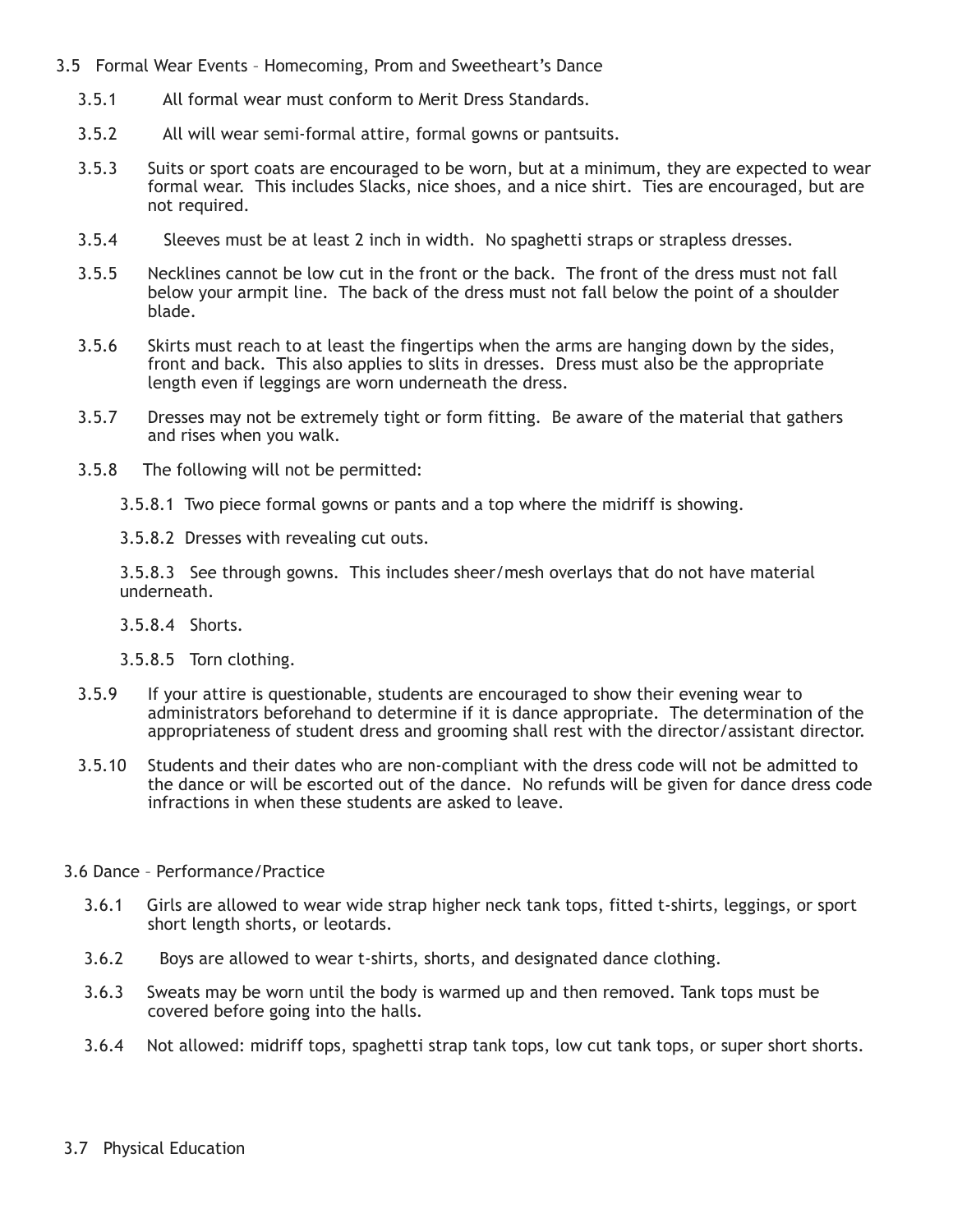- 3.7.1 Students must wear a t-shirt at all times. The only acceptable color for t-shirts is maroon, navy blue, or white (school colors). There will be no graphics on the t-shirt other than a small logo of the brand of the t-shirt.
	- 3.7.1.1 The sides must be complete, no open sides.
	- 3.7.1.2 All shirts must cover the midriff.
	- 3.7.1.3 No low cut shirts (Nothing that dips below the armpit line in the front or the back).
	- 3.7.2 Shorts are acceptable. Exercise pants and leggings are also acceptable as long as shorts are worn over them. The leggings and shorts must be a solid color of blue, black, maroon, gray, or white. They cannot have holes, tears, rips, or mesh in them.
	- 3.7.2.1 Shorts need to be 4" or longer.
	- 3.7.3 Shoes must be worn at all times.
	- 3.7.3.1 A different pair of shoes than the ones worn to school must be used on the gym floor.
	- 3.7.3.2 No sandals or open toed shoes.
- 3.8 Sports / Cheer / Fine Arts
	- 3.8.1 The standard accepted sports uniform must be worn in its entirety.
		- 3.8.1.1 Jersey tops/t-shirts
			- 3.8.1.1.1 Full sides
			- 3.8.1.1.2 Covers the midriff and back, no exposed undergarments
			- 3.8.1.1.3 Nothing that dips below the armpit line in the front or the back
			- 3.8.1.1.4 Uniforms must have 2" straps
			- 3.8.1.1.2 Bottoms
				- 3.8.1.2.1 Shorts or skirts need to be 4" or longer.
		- 3.8.2 Athletic Director must approve all uniforms and performance dress before purchase.
- 3.9 Additional dress code and grooming requirements
	- 3.9.1 Clothing will be modest, neat, clean, and in good repair. Modesty includes covering shoulders, midriff, back, underwear, and cleavage.
	- 3.9.2 Extreme clothing, which includes, but is not limited to, sagging clothing; excessively oversized clothing; clothing that is mutilated, torn, ripped, or frayed are prohibited. In addition, inappropriately short, tight, or revealing shorts, skirts, dresses, tank tops, halter or crop tops, and spaghetti strap tops are prohibited. Skirts, dresses, and shorts must be at least mid-thigh length when the student is sitting.
	- 3.9.3 Clothing and personal items, such as jewelry, backpacks, fanny packs, gym bags, water bottles, etc., shall be free of writing, pictures, or any other insignias, which: (a) are crude, vulgar, or profane; (b) are violent or advocate hate; (c) signify gang affiliation; (d) concern or represent tobacco, alcohol, drugs, or illegal substances; (e) concern or represent criminal or illegal activities; (f) infringe upon the rights of others; or (g) are sexually suggestive.
	- 3.9.4 Hats and sunglasses are not to be worn in the school building during school hours, except as part of an approved school activity or event, for medical reasons, or for religious purposes.
	- 3.9.5 Gang-related clothing, personal items, grooming, hair styles, colors, and paraphernalia are not allowed in schools or at school related activities and events. This includes, but is not